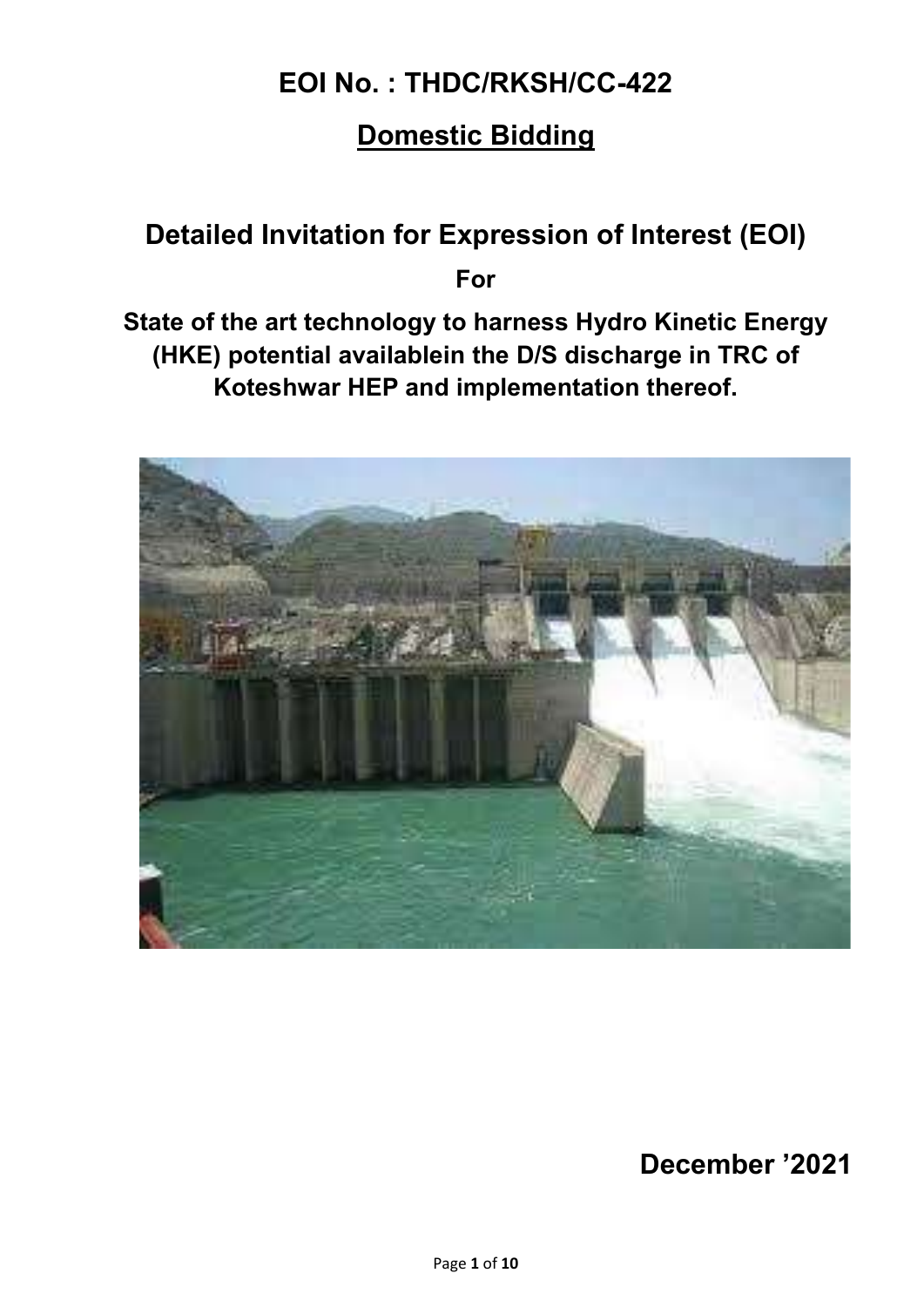## 1. Background

Koteshwar Hydro Electric Project (400 MW) is an integral part of Tehri Hydro Power Complex (2400 MW) comprising of Tehri Dam &HPP (4x250 MW), Tehri Pumped Storage Plant (4x250 MW) and Koteshwar HEP(4x100 MW), .

Koteshwar Hydro Electric Project on river Bhagirathi is located about 22 Km downstream of the Tehri dam in TehriGarhwalDistt. OfUttarakhand. This project is a run off the river scheme with diurnal storage envisaging an installed capacity of 400 MW (4x100 MW) to generate 1145 Million Units of energy at 90% dependable Year.

The Project comprises of a 97.5 m high Concrete Gravity Dam and a Surface Power House located at the Dam toe on right bank of the river housing four generating units of 100 MW each. The project also regulates water releases from Tehri reservoir for irrigation purpose with the annual avg. discharge of 215 m $\mathrm{^{3}/Sec}($ approx.).

Therefore, as a leading and responsible player of Renewable Energy Sector THDC is willing to tap this hydrokinetic energy generation potential through indigenously invented technologies in a manner so that the untapped hydrokinetic energy can be harnessed.

### 2. Objective

THDC India Ltd. (THDCIL) is interested to harness the kinetic hydro energy potential available with continuous discharge from Koteshwar Dam through the use of state of art technology developed indigenously from the prospective OEMs, Innovators, and technologists. Accordingly, THDCIL is inviting Expression of Interest (EOI) for conducting market survey to identify the prospective applicants for the scope of work defined in this EOI and to identify the market rate of the required work.

In addition, the response(s) received in the EOI will be utilized by THDCIL for:

- a) Formulation of details for the project including specifications for various systems/stages required for execution of pilot project.
- b) Framing of the cost estimate of the project and formulation of criteria to shortlist the participating applicants.

The interested applicants shall submit EOI in the requisite format. It may be noted that submission of EOI does not, in any way, constitute any kind of commitment on the part of THDCIL to award the intended work to participating applicants. The interested Applicants/ Agencies shall make their own arrangement for site visit of Koteshwar Hydro Electric Project located about 22 Km downstream of the Tehri dam in Tehri Garhwal Distt. of Uttarakhand.

The scope shall cover the preparation of a detailed report on techno-economic feasibility of Hydro Kinetic Energy (HKE) potential, submission of commercial model for the implantation of the scheme. Initially the scheme envisages the supply, erection, testing, commissioning and O&M of the scheme on mutually agreed commercial model for a minimum capacity of 100 kW.

The prospective bidders are requested to submit the details of technology and commercial model in the specific formats.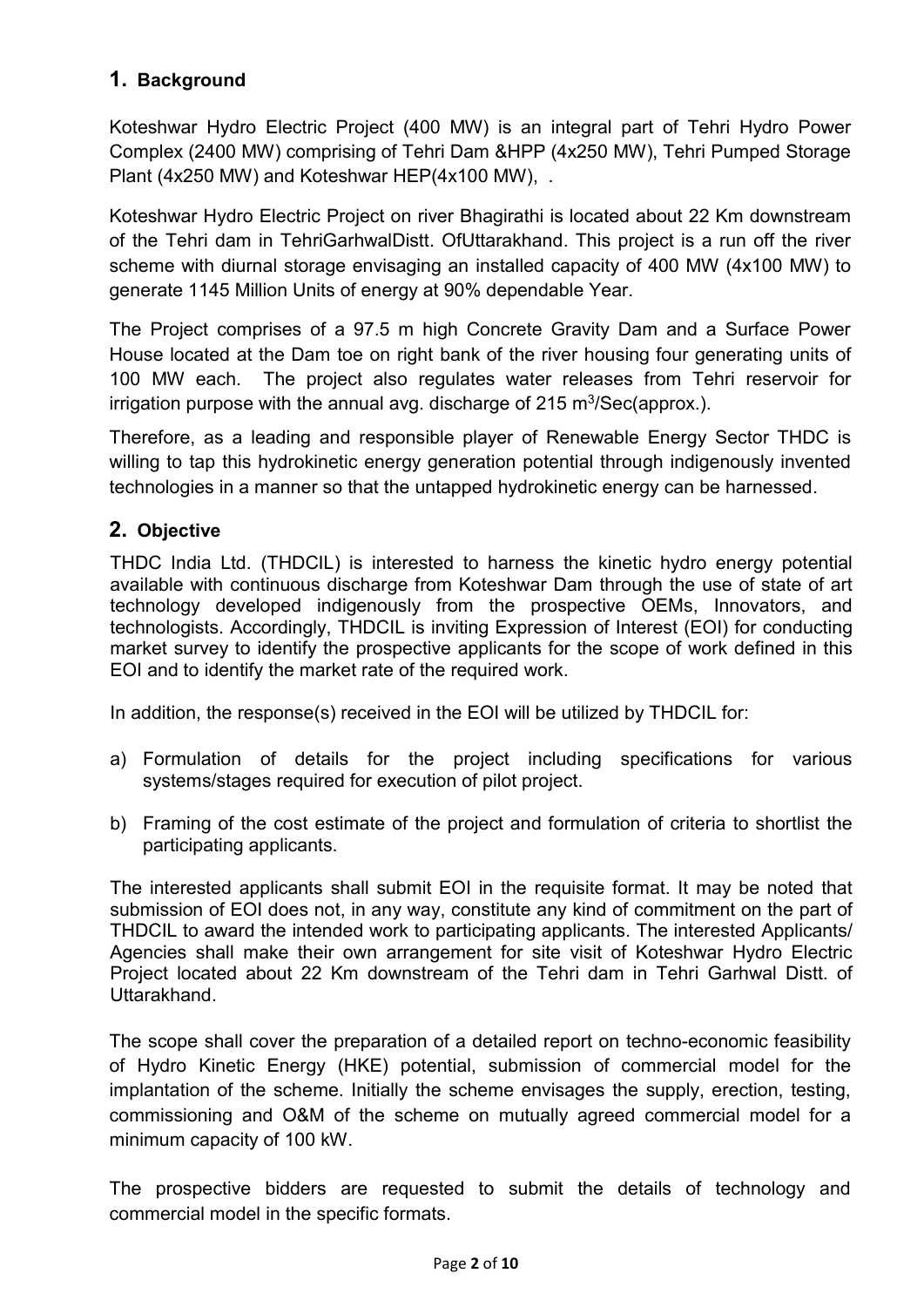### 3. Scope of Work

- (a) Assessment of potential, preparation of DPR and commercial model for tapping Hydrokinetic Energy at D/S of Koteshwar Hydro Power Plant.
- (b) Pilot Installation of 100 kW Project in the downstream of Koteshwar Hydro Power Plant.

| Sr.no | <b>Site Parameters</b>                                         | <b>Details</b>                       |
|-------|----------------------------------------------------------------|--------------------------------------|
| 1.    | Average width of river                                         | 25 <sub>m</sub>                      |
| 2.    | Average Depth of river                                         | 1.0 <sub>m</sub>                     |
| 3.    | discharge<br>Average<br>(Annually)                             | $215 \text{ m}^3/\text{Sec}$         |
| 4.    | Maximum<br><b>Discharge</b><br>machine<br>(For all<br>running) | 680 $m^3$ /Sec                       |
| 5.    | Site Type                                                      | Rocky unlined natural shallow stream |

#### 4. Site information and data

#### 5. Evaluation criteria

The prospective agencies shall be evaluated based on the qualification criteria given below. They shall attach proof of documents for each of the qualifying requirements. The EOI without adequate supporting documents shall be treated as non-responsive. TheEOI will be considered as responsive only if the lead member of the agencies (in case of Joint Venture /Consortium) satisfies allthe conditions mentionedbelow:

#### Qualification criteria

| Sr. No         | <b>Criteria</b>                                                                                                                                                                                                                                                                                                                                                                |  |
|----------------|--------------------------------------------------------------------------------------------------------------------------------------------------------------------------------------------------------------------------------------------------------------------------------------------------------------------------------------------------------------------------------|--|
|                | The agency should have been in the business of providing similar kind of<br>technological Services in India for period of at least two or more years as on<br>31.03.2021. The agency should be a private/public limited company with<br>track record in consultancy/implementation/research<br>for<br>proven<br>micro/mini/small hydropower or other renewable energy projects |  |
| 2 <sub>1</sub> | The agency should have an office in India with the facility for assembly of<br>equipment and spare parts required for the scheme.                                                                                                                                                                                                                                              |  |

Note: Similar kind of Technological services means the hydro kinetic turbine working on the principle of velocity of water (Velocity driven turbine with zero head)

#### 6. Submission, Opening and Evaluation of EOI.

EOI shall be submitted through e-tender mode on http://eprocure.gov.in/eprocure/app (CPP Portal). No Hard copy of the EOI shall be acceptable. The EOIs will be opened at the time, date and location notified in the EOI, in the presence of the Applicants/ Agencies authorised representatives (not exceeding two per Applicant/ Agency) who choose to attend. All important information and any such other detail, as may be considered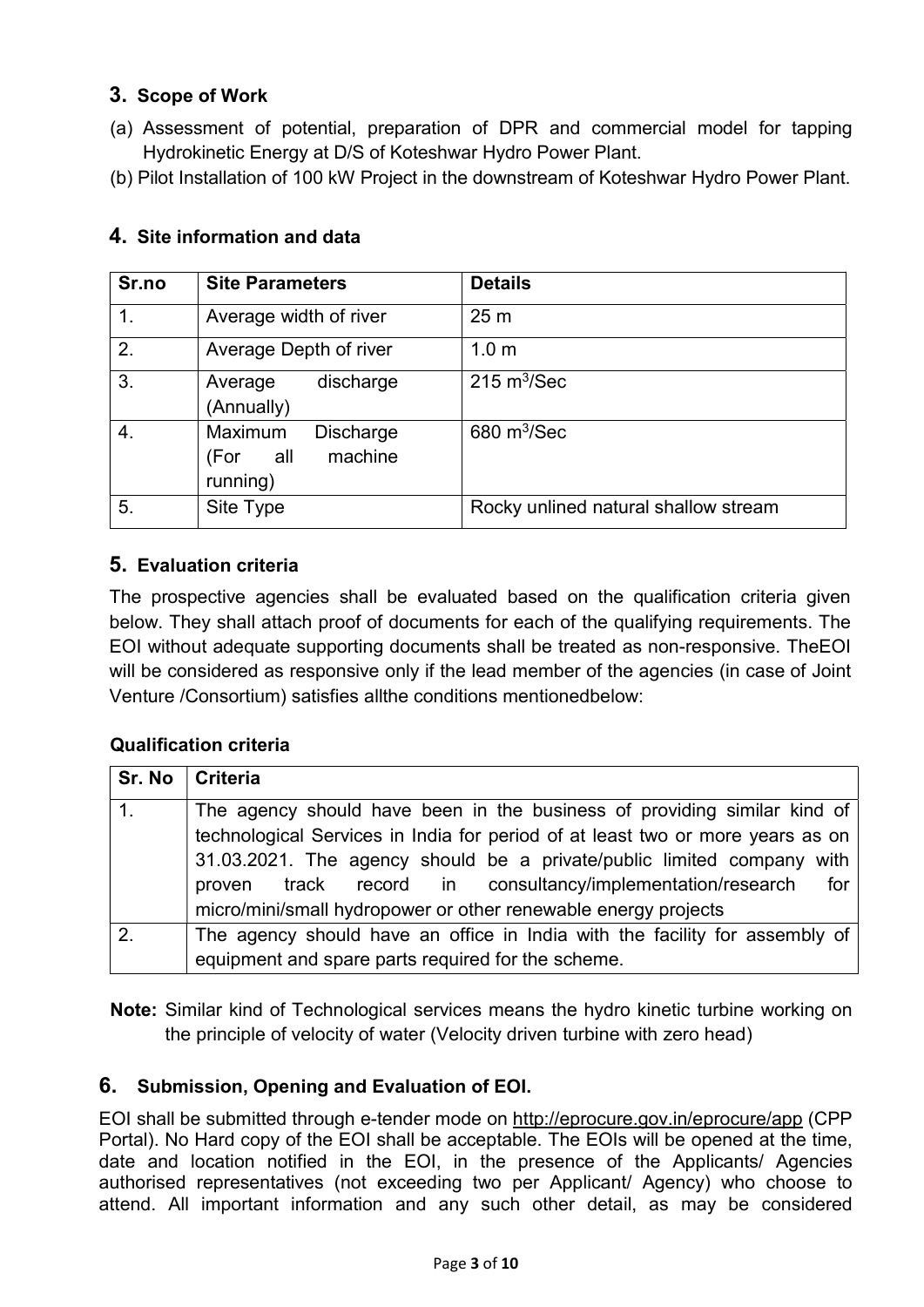appropriate by the Employer will be read out during the opening. Only those applicants whose credentials are found appropriate shall be considered by THDCIL. In case requisite documents are not submitted before the stipulated EOI submission closing date and time then EOI may be rejected by the EMPLOYER as being non-responsive.

#### 7. Notes:

- i) THDCIL reserves the right to assess the capacity/ capability of the applicant and viability of proposal, based on verification of documents and if required, cross verification for establishment of the capable applicant(s).
- ii) THDCIL reserves the right to accept or reject any or all applications, cancel/withdraw the EOI process without assigning any reason whatsoever, in case situation arises, and in such a case no applicant / intending applicant shall have any claim arising out of such action.
- iii) The Interested Applicant / Agency is advised to visit and examine the site where the work is to be executed and its surroundings and obtain for itself on its own responsibility all information that may be necessary for preparing the EOI and entering into a contract for execution of the facilities. The costs of visiting the site shall be borne by the Applicant / Agency fully.
- iv) The Applicant / Agency and any of its personnel or agents will be granted permission by the Employer to enter upon its premises and lands for the purpose of such inspection, but only upon the express condition that the Applicant / Agency, its personnel and agents will release and indemnify the Employer and its personnel from and against all liability in respect thereof and will be responsible for death or personal injury, loss of or damage to property and any other loss, damage, costs and expenses incurred as a result of the inspection.
- v) Interested Applicants/ Agencies shall have to abide by the guidelines of the Central Government and State Government and ensure compliance, in case of award. All applicable safety norms in general shall be followed by the interested Applicants / Agencies while site visit, handling, transportation and unloading, erection, testing etc at designated point as per the requirement, in case of award.
- vi) The applicants in submission of their applications to this EOI and during execution and performance of the work are required to ensure compliance with the provisions of the public procurement (Preference to Make in India) order 2017 amended on 16 September 2020 issued by Department for Promotion of Industry and Internal trade (Make in India Policy) and Order (No. 11/05/2018 Coord) dated 29 July 2020 as amended by Order (No. 11/05/2018 Coord) dated 17 September 2020 issued by Ministry of Power.
- vii) The applicant should certify their compliance to "Restrictions on Procurement from a bidder of a country which shares land border with India", as per F No. 6/18/2019-PPD dated 23 July 2020 of Ministry of Finance, Department of Expenditure Order (Public Procurement No.1). Submission of EOI shall be considered as applicant confirmation that he has read and understood the "restrictions on procurement from a bidder of a country which shares a land border with India" and its EOI is in compliance with this clause.
- viii) THDC India Limited invites eligible applicants to indicate their interest in providing